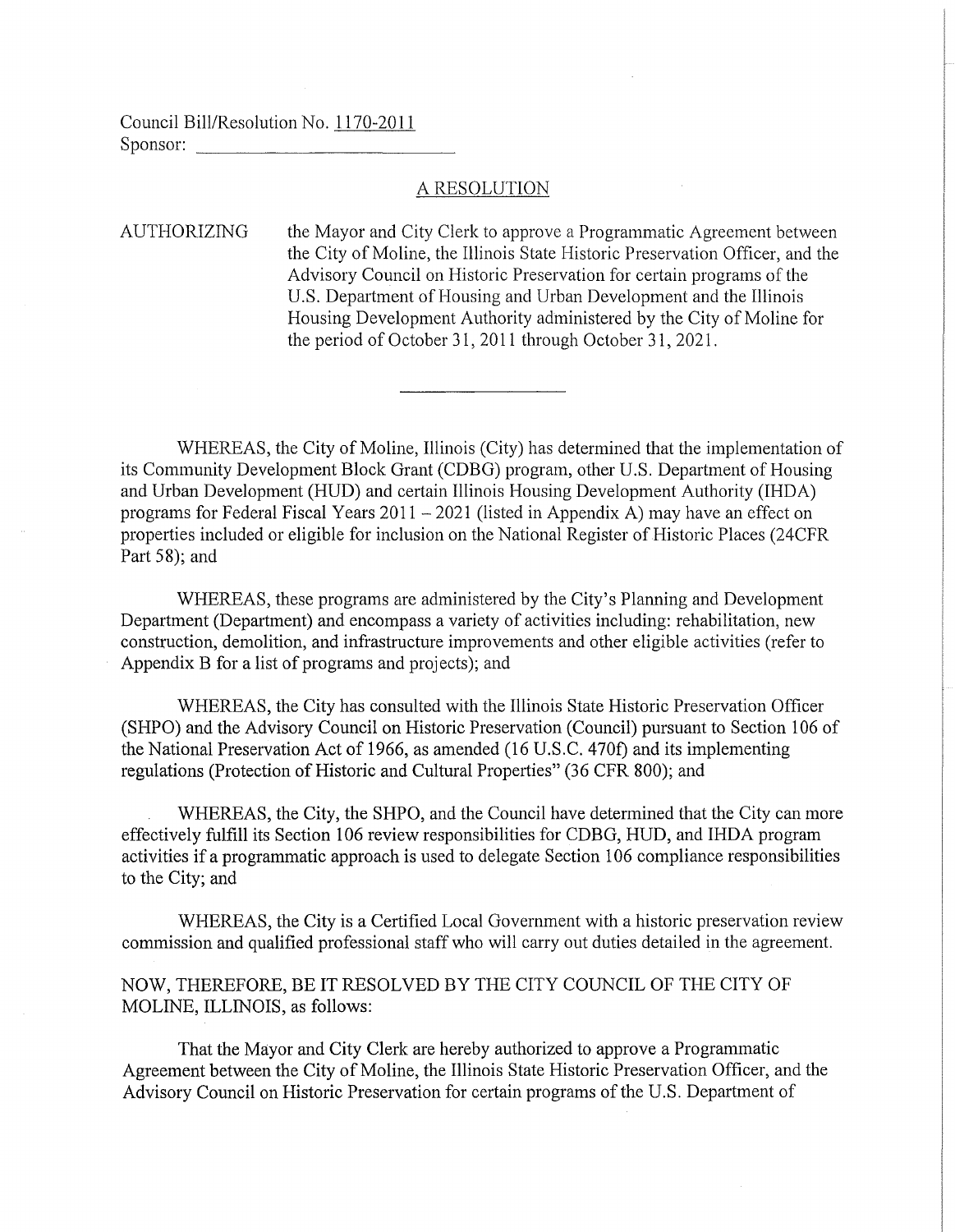Council Bill/Resolution No. 1170-2011 Sponsor: Page 2

Housing and Urban Development and the Illinois Housing Development Authority administered by the City of Moline for the period of October 31, 2011 through October 31, 2021; provided said Agreement is substantially similar in form and content to that attached hereto and incorporated herein by this reference thereto as Exhibit "A" and has been approved as to form by the City Attorney.

Y OF MOLINE, ILLINOIS

Mavor

October 11 2011

Date

| Passed:   | October 11, 2011 |
|-----------|------------------|
| Approved: | Ogtober 18, 2011 |
| Attest:   | Kenalda          |
|           | City Clerk       |

APPROVED AS TO FORM:

City Attorney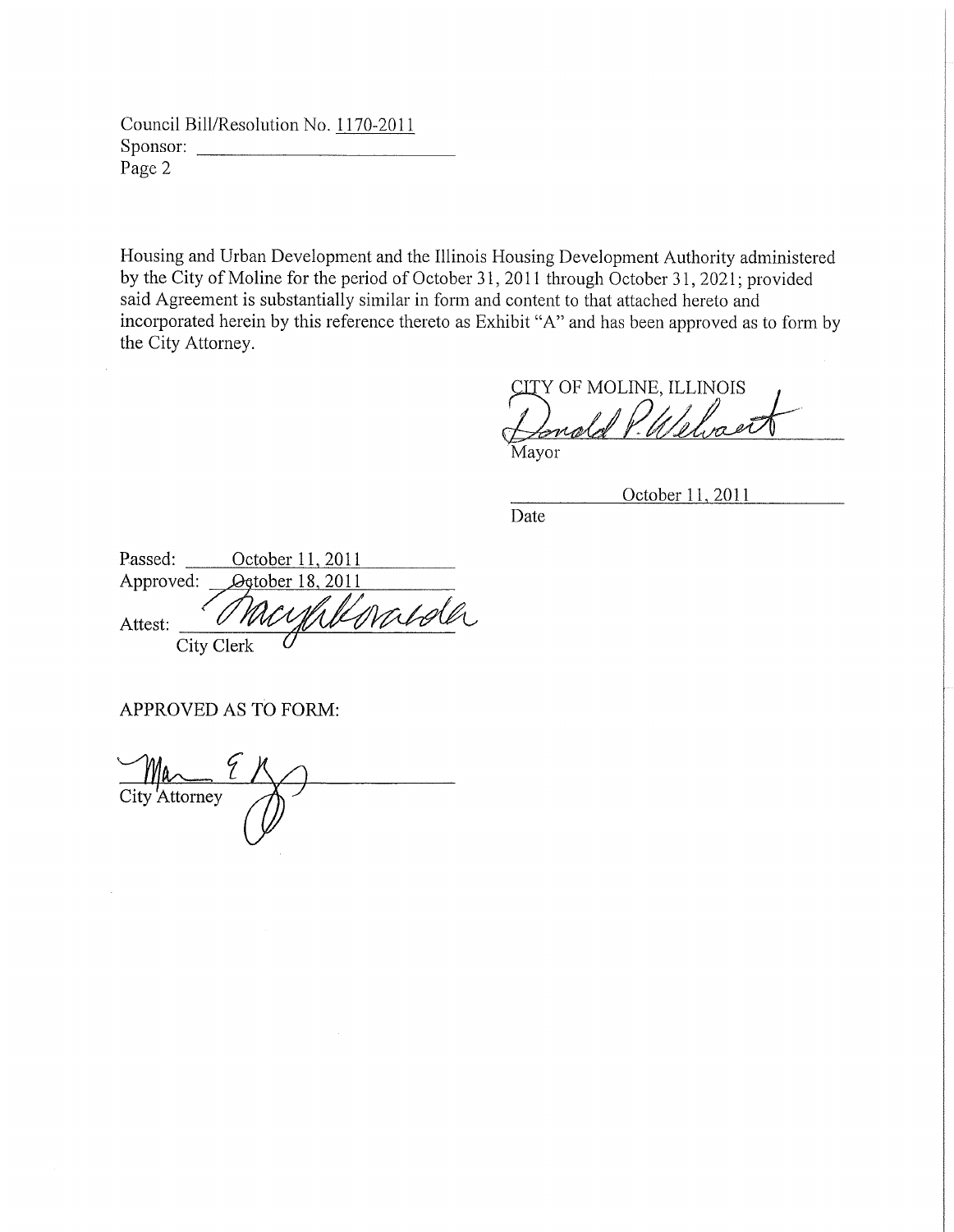# Programmatic Agreement Among The City of Moline, The Illinois State Historic Preservation Officer, and The Advisory Council on Historic Preservation For Certain Programs of the United States Department of Housing and Urban Development and The Illinois Housing Development Authority Administered by the City of Moline

- Whereas, the City of Moline, Illinois (City) has determined that the implementation of its Community Development Block Grant (CDBG) program, other U.S. Department of Housing and Urban Development (HUD) and certain Illinois Housing Development Authority (IHDA) programs for Federal Fiscal Years 2011- 2021 (listed in Appendix A) may have an effect on properties included or eligible for inclusion on the National Register of Historic Places (24CFR Part 58); and
- Whereas, these programs are administered by the City's Planning and Development Department (Department) and encompass a variety of activities including: rehabilitation, new construction, demolition, and infrastructure improvements and other eligible activities (refer to Appendix B for a list of programs and projects); and
- Whereas, the City has consulted with the Illinois State Historic Preservation Officer (SHPO) and the Advisory Council on Historic Preservation (Council) pursuant to Section 106 of the National Preservation Act of 1966, as amended (16 U.S.C. 470f) and its implementing regulations (Protection of Historic and Cultural Properties" (36 CFR 800); and
- Whereas, the City, the SHPO, and the Council have determined that the City can more effectively fulfill its Section 106 review responsibilities for CDBG, HUD, and IHDA program activities if a programmatic approach is used to delegate Section 106 compliance responsibilities to the City; and
- Whereas, the City is a Certified Local Government with a historic preservation review commission and qualified professional staff who will carry out duties enumerated below.
- Now, Therefore, the City, the SHPO, and the Council agree that the programs shall be implemented in accordance with the following stipulations in order to take into account the effect of the undertaking on historic properties.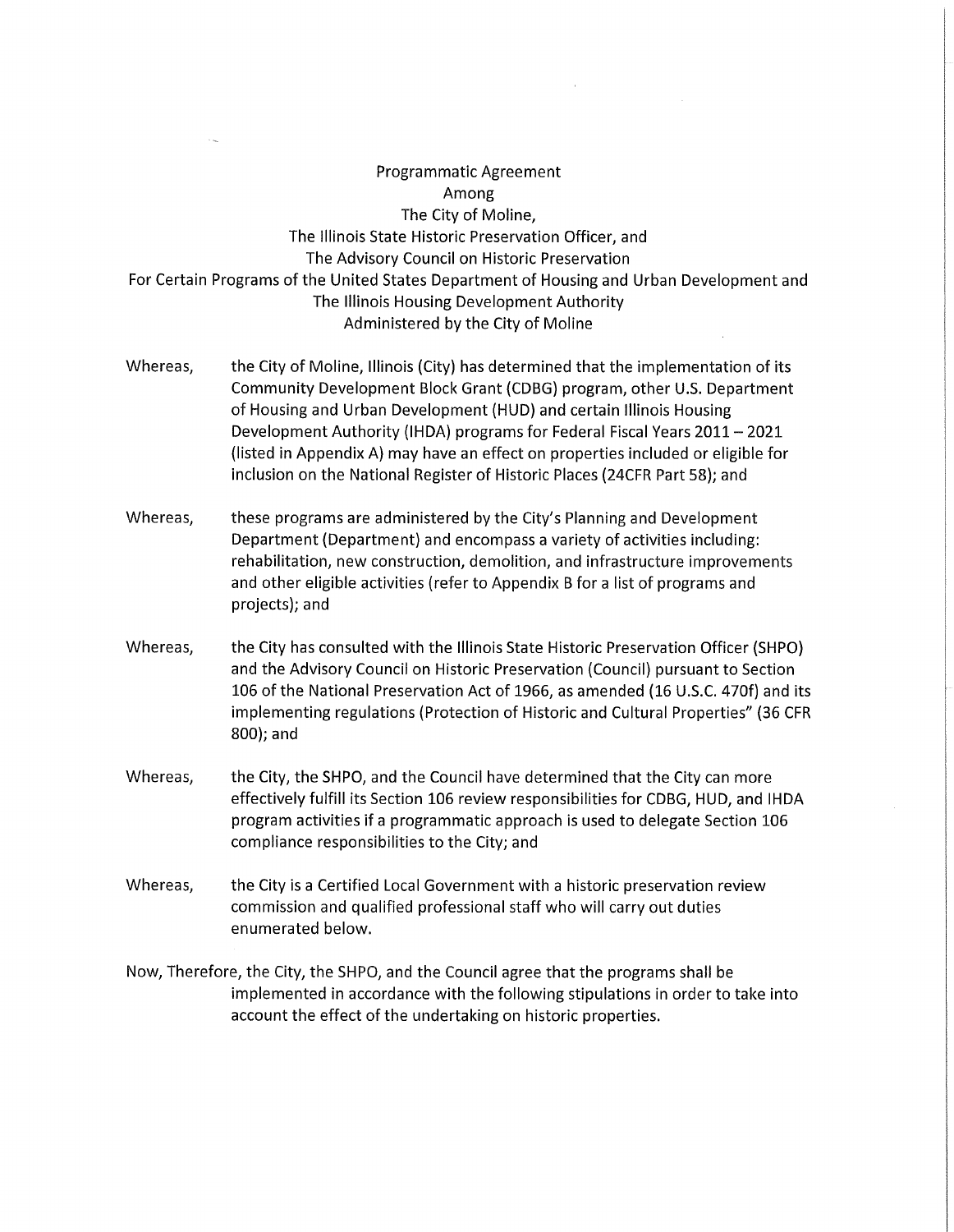#### Stipulations

### I. Qualified Personnel

- A. The City shall ensure that it maintains a staff that meets the qualifications outlined in 36 CFR Part 61, the Secretary of Interior's Professional Qualification Standards, hereafter referred to as Certified Staff.
- B. The City shall ensure that all historic preservation work carried out pursuant to this Agreement is carried out by or under the direct supervision of Certified Staff.
- C. The City shall notify the SHPO annually whether it has employed or contracted with qualified professionals to carry out reviews under the terms of the Agreement or whether it will require assistance from the SHPO. The vitae of qualified professionals and/or contractors shall be provided to the SHPO for review as a component of the Certified Local Government Annual Report.
- D. The City will notify SHPO of any proposed staffing changes or vacancies. If the City does not have Certified Staff in place or if the SHPO does not certify a city staff person or consultant, then this agreement will become null and void and the City will comply with 36 CFR Part 800.4 through 800.6 with regard to individual undertakings covered by this Agreement.

#### II. Exempt Activities

When the following activities are proposed for properties listed on the National Register or eligible for listing on the National Register, further review is not required because there is limited potential to affect the historic resource.

- A. Involvement of properties less than 50 years old not listed on or eligible for the National Register.
- B. Repair or replacement of electrical, plumbing, heating and ventilation systems or their components when no structural alteration is involved. This includes repair or replacement of electrical panels, breakers, circuits, switches, receptacles and fixtures, plumbing and water lines, drains, sewers, fixtures, water heaters, heating vents, floor furnaces, wall heaters, central heat systems and gas lines.
- C. Painting of any exterior component which has previously been painted.
- D. Repair or replacement of existing curbs and sidewalks in kind.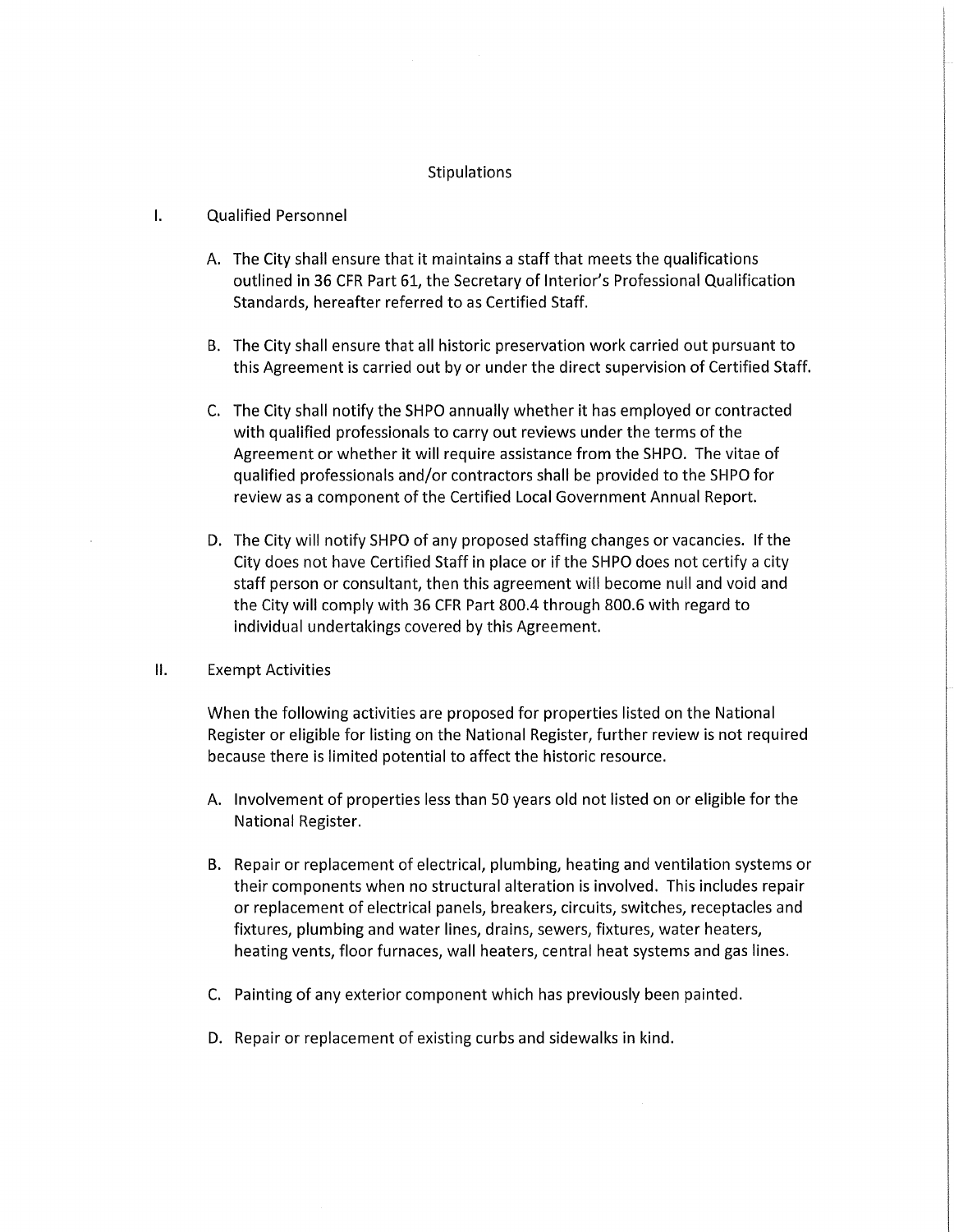- III. Identification and Evaluation of Historic Properties
	- A. Identification of Historic Properties
		- 1. The City will continue to survey its historic properties and forward information of locally significant properties to the SHPO. This information will be conveyed via the Certified Local Government Annual Report.
		- 2. In conducting a local identification of historic properties the City shall review and consult:
			- a. The current list of National Register historic properties in the City of Moline.
			- b. The current Moline Landmarks list.
			- c. The Moline Architectural Resources Survey
			- d. The Significant Structures List
			- e. The Illinois Historic Sites Survey
			- f. Designations of "architecturally interesting" cataloged as part of the land use and building condition survey for official neighborhood plans in Moline and/or other comprehensive building surveys.
		- 3. When the City determines that additional information is required to adequately assess the presence of historic properties, additional surveys shall be conducted that are responsive to the nature of the undertaking. As appropriate, the focus of the identification surveys shall be on target areas rather than property-by- property.
	- B. Evaluation of National Register Eligibility
		- 1. Documentation for properties 50 years or older involved in a HUD or IHDA funded undertaking that are not individually listed in the National Register of Historic Places will be evaluated by Certified Staff. Certified Staff shall apply the National Register criteria and determine if the structures qualify for National Register eligibility.
		- 2. If Certified Staff has questions concerning the eligibility of a certain property, he or she will forward documentation to the Moline Preservation Commission (Commission) for evaluation and recommendation.
		- 3. If the Commission has questions concerning the eligibility of a certain property, they will forward documentation to the SHPO for evaluation and recommendation. If the Commission chooses not to accept the recommendation of the SHPO, in this instance, they will forward adequate documentation, including the views of the SHPO, to the Keeper of the National Register of Historic Places for a formal determination of eligibility in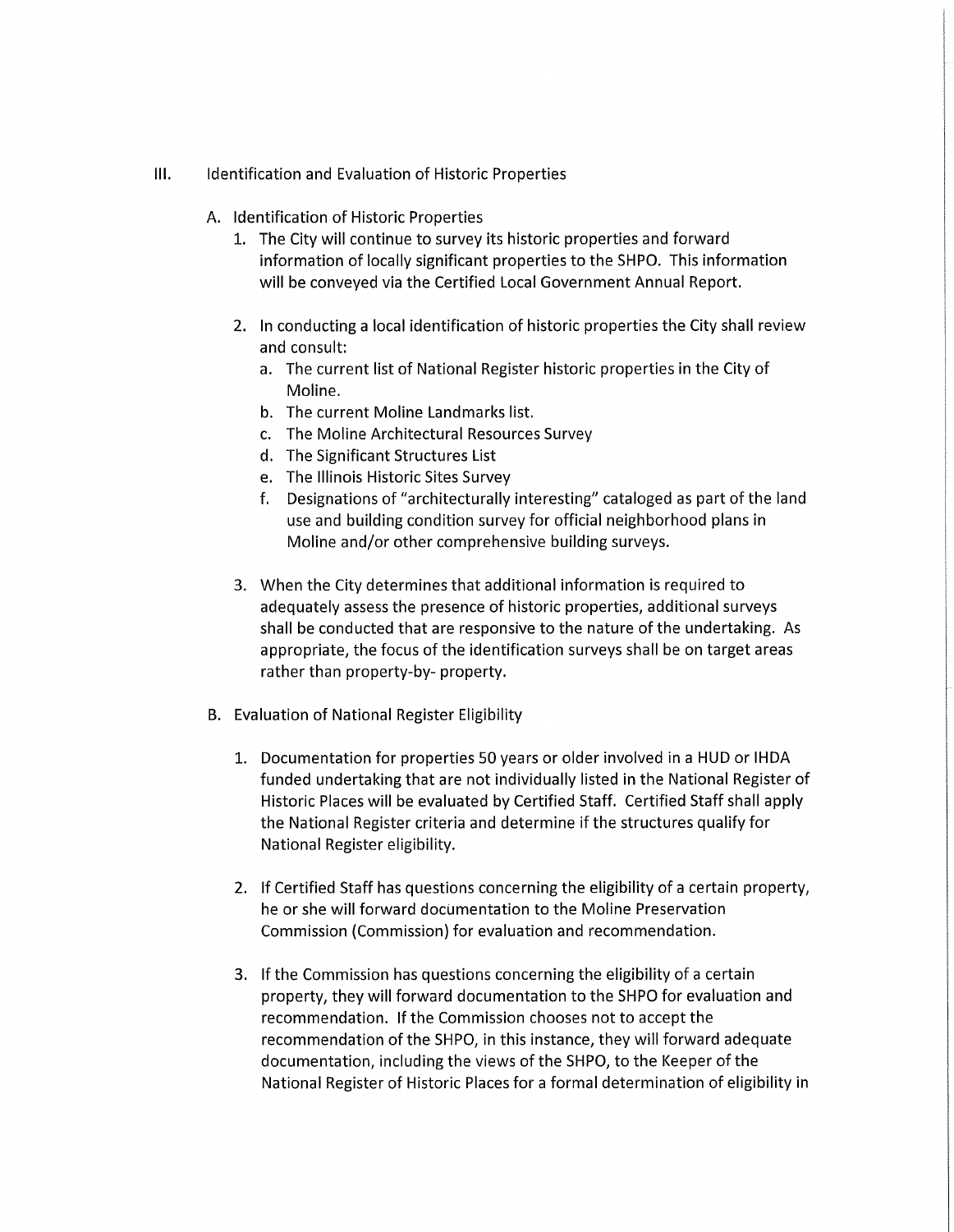accordance with 36 CFR Part 800.4{c). The SHPO shall be notified accordingly.

- 4. Certified Staff may submit eligibility determinations for properties to the Moline Preservation Commission and SHPO concurrently in order to expedite the Section 106 Review.
- 5. Properties determined to be not listed on the National Register or not eligible for the National Register will be documented as such by Certified Staff and a copy of that determination will be included in the individual project files.
- IV. Treatment of Historic Properties
	- A. Properties listed on the National Register, eligible for listing on the National Register, and which have been determined to meet the National Register criteria in accordance with Stipulation Ill shall be treated in accordance with this section.
	- B. Rehabilitation
		- 1. The City shall ensure work write-ups of plans and specifications for all rehabilitation activities not listed as exempt under Section II are developed in accordance with the recommended approaches in the Secretary of the Interior Standards for Rehabilitation and Guidelines for Rehabilitating Historic Buildings {Standards). The City may also use the Design Guidelines for Moline Historic Districts and Landmarks that are based upon the Standards and have been approved by the SHPO.
		- 2. Prior to the initiation of rehabilitation activities, program recipients shall submit work write-ups or plans, photographs and specifications which evidence adherence to the Standards to Certified Staff for review and approval. These plans must be complete enough in order to facilitate understanding of the proposed project.
		- .3. Should Certified Staff recommend modifications to the work write-up or plan and specifications to ensure that the project meets the Standards, program recipients shall make the appropriate modifications and submit revised work write-ups or plans to Certified Staff. Should program recipients determine that they cannot make the modifications recommended by Certified Staff to meet the Standards, program recipients shall consult further with the Commission. If Certified Staff, in consultation with the Commission, determine that the project meets the criteria of adverse effect, the City will consult with the SHPO to develop a Standard Mitigation Measures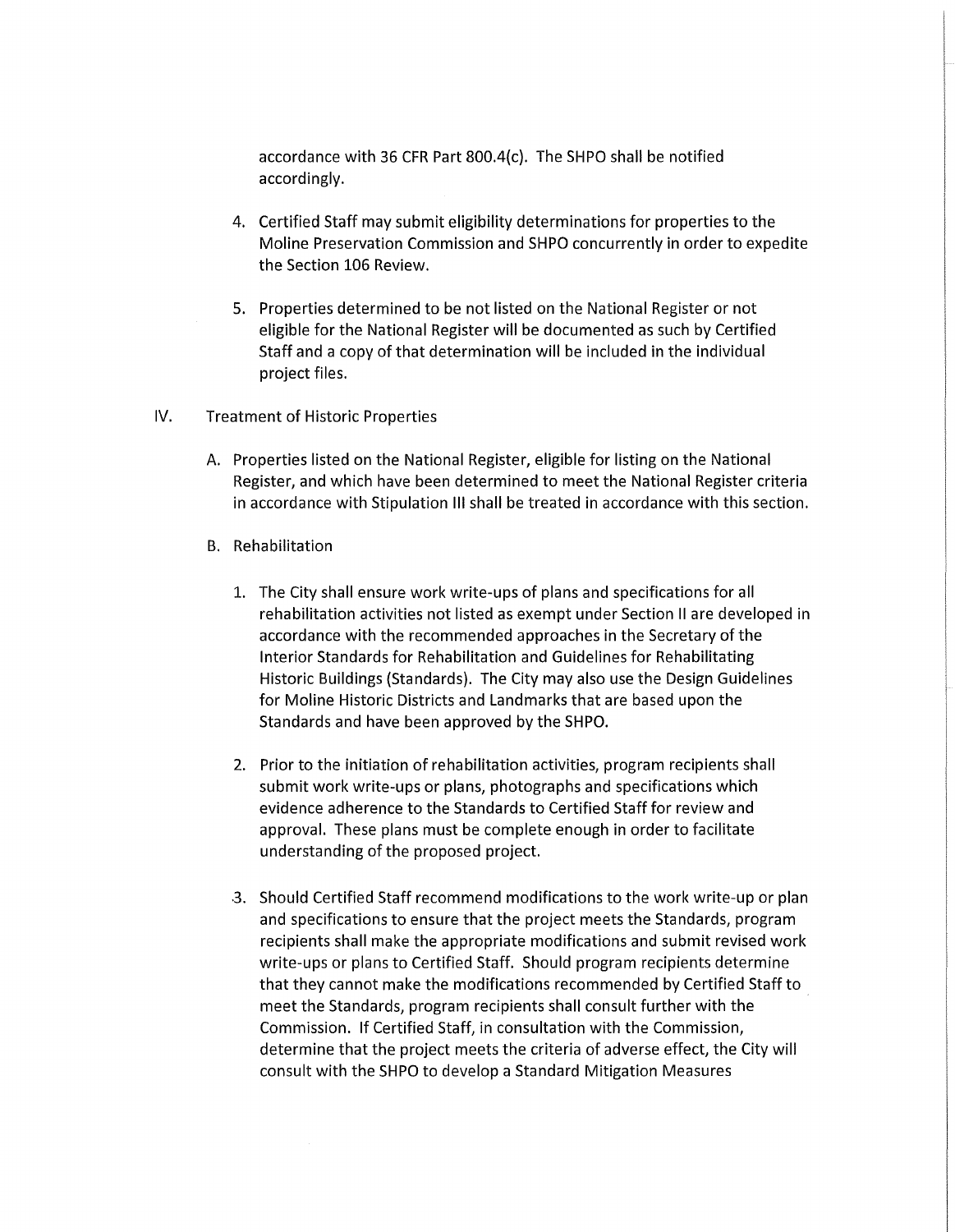Agreement in accordance with Stipulation V. If the SHPO determines that the Standard Mitigation Measures do not apply the City shall notify the Council and initiate the consultation process set forth in 36 CFR Part 800.S(e).

- 4. If a project will have no effect or no adverse effect on historic resources, it may proceed after review and documentation in individual project files by Certified Staff.
- C. Demolition and Relocation of Historic Properties
	- 1. Recipients shall not proceed with the demolition or relocation of contributing buildings within an historic district or properties listed in or eligible for listing in the National Register until the procedures set forth in this section are completed.
	- 2. Demolition or relocation of properties that are included in or eligible for inclusion on the National Register, listed as contributing buildings within an historic district, or included in the surveys listed in Section III.A.2(a-f), will be reviewed by the Commission on a case by case basis. The City and Certified Staff will submit the following documentation to the Commission for review:
		- a. Project location and description (including map) of the property proposed for demolition or relocation, including public comment.
		- b. Reasons for demolition, including documentation of public code violations, structural reports citing building deficiencies and estimated cost for rehabilitation; or reasons for relocation.
		- c. A cost comparison or rehabilitation versus property acquisition and demolition and summary of alternatives considered.
		- d. Photographs of the property depicting its current condition.
		- e. Future plans for the site.
		- f. Proposed site for relocation.
	- 3. If the Certified Staff, in consultation with the Commission, determines that demolition or relocation cannot be avoided, the City will consult with the SHPO to develop a Standard Mitigation Measures Agreement in accordance with Stipulation V. If the SHPO specifies that the Standard Mitigation Measures do not apply the City shall notify the Council and initiate the consultation process set forth in 36 CFR Part 800.S(e).
- D. New Construction

Program recipients shall ensure that the design of new construction, infill construction, of additions to historic buildings is compatible with the historic qualities of the historic district or adjacent historic buildings in terms of size, scale, massing, design, features, materials, and is responsive to the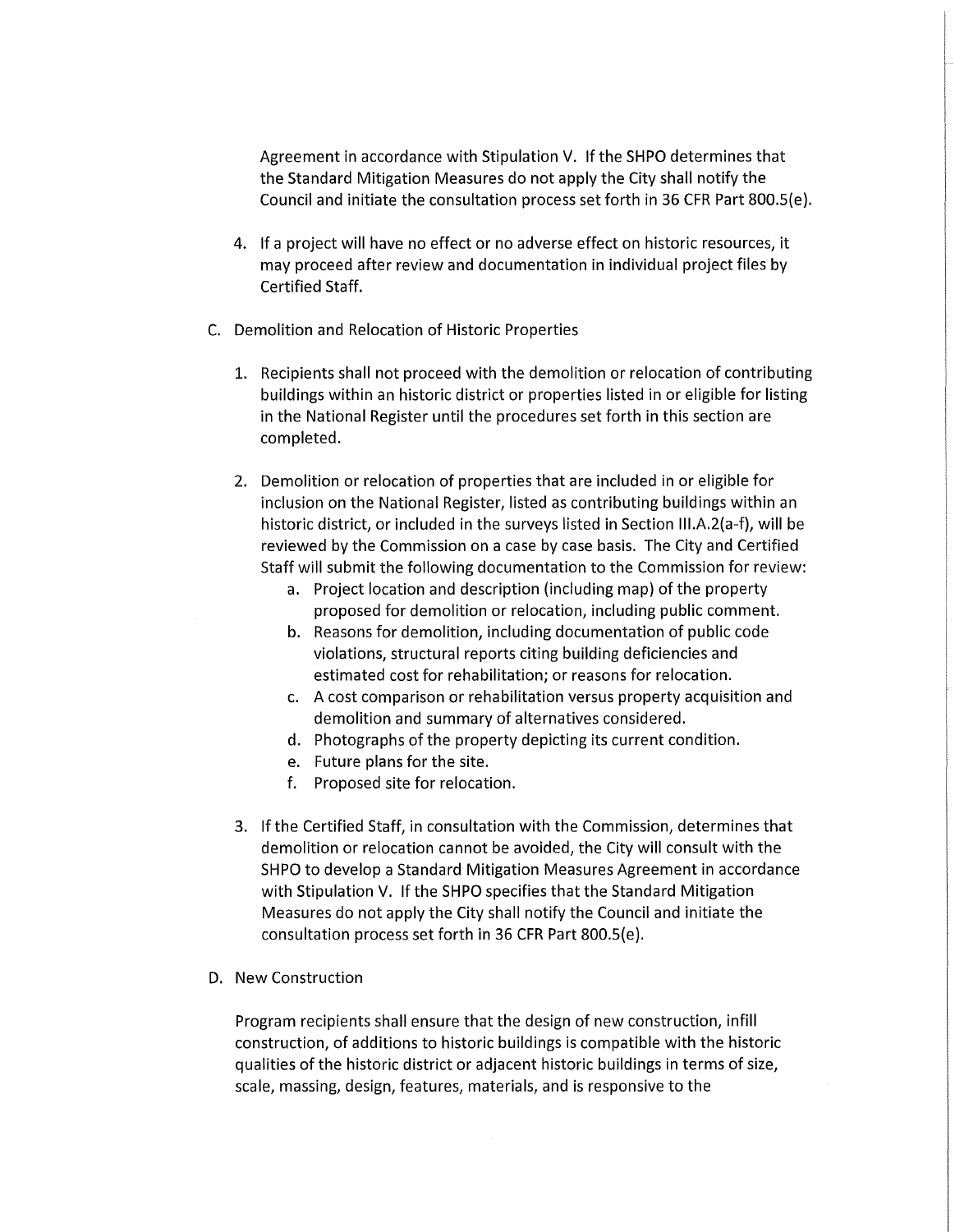recommended approaches for new construction set forth in the Standards and/or in Residential Design Guidelines for Moline's Historic Districts and Landmarks.

- 1. Program recipients shall develop preliminary design plans in consultation with the City. Final plans and specifications will be submitted to Certified Staff for review and approval prior to the initiation of construction activities.
- 2. If Certified Staff, in consultation with the Commission, determine that the design of the new construction does not meet the Standards or would otherwise result in an adverse effect to historic properties, the City shall consult with the SHPO to develop a Standard Mitigation Measures Agreement in accordance with Stipulation V.
- 3. If the SHPO determines that the Standard Mitigation Measures do not apply, the City shall notify the Council and initiate the consultation process set forth in 36 CFR Part 800.S(e).
- E. Handicapped Accessibility

Handicapped accessibility projects undertaken by the City to comply with the American Disabilities Act and other local and federal requirements will follow these guidelines:

- 1. The City will explore all alternative methods to provide handicapped accessibility to historic buildings consistent with the Standards, National Park Service Brief Number 32 "Making Historic Properties Accessible" and the Department of the Interior's report "Access to Historic Buildings for the Disabled: Suggestions for Planning and Implementation".
- 2. To the extent feasible, handicapped accessibility features will not be located on primary elevations of historic buildings and will not result in the removal of significant historic or architectural features or materials. Final plans and specifications for handicapped accessibility projects shall be reviewed and approved by Certified Staff to determine if the projects meet these guidelines. If the Certified Staff, in consultation with the Commission, determine that the Standards cannot be met or if the project could have an adverse effect on an historic property, then prior to taking any action, the City will consult with the SHPO and initiate procedures set forth in Section V.
- F. Site Improvements and Public Improvements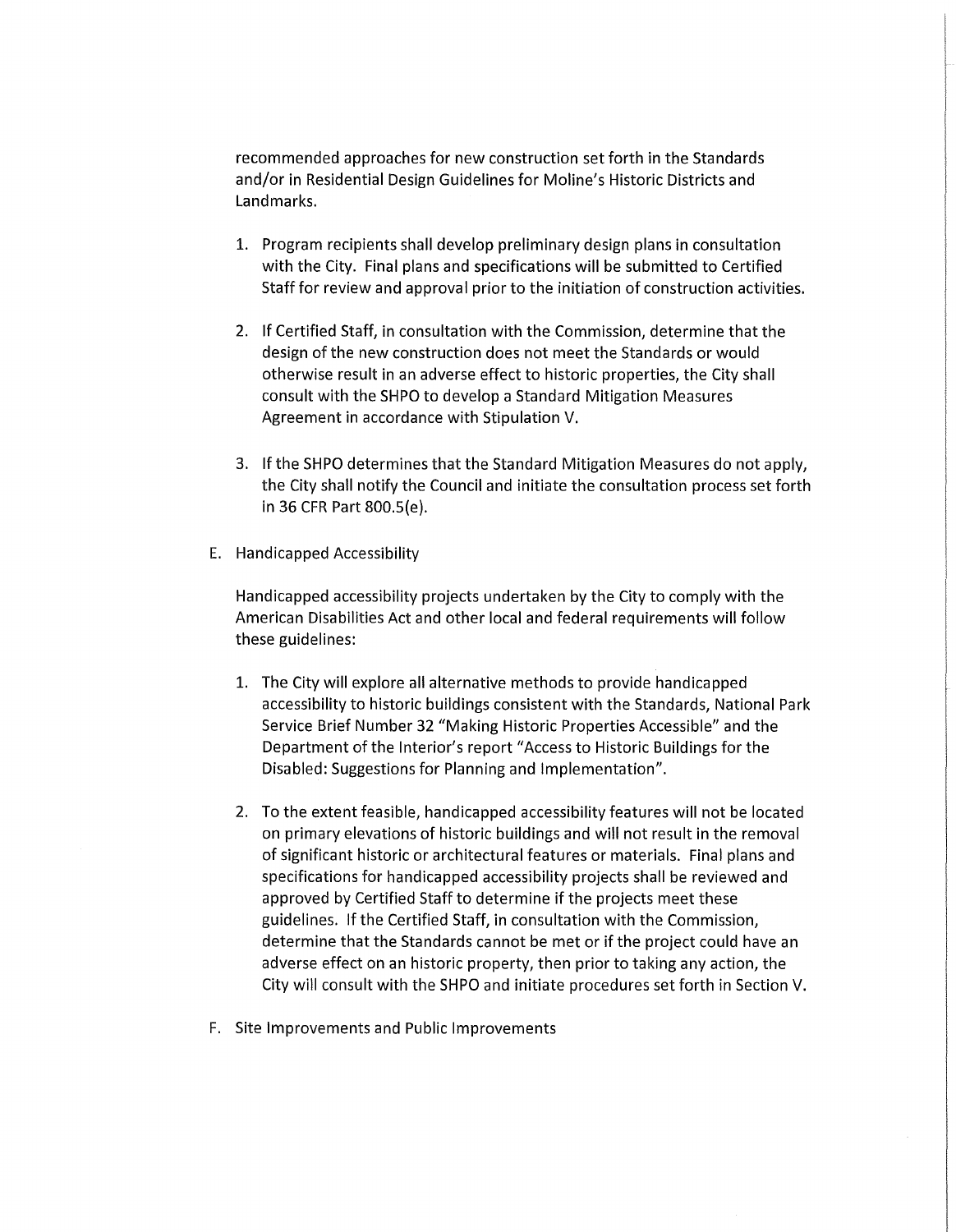- 1. Site and public improvements within historic districts, including sidewalk improvements, repaving of streets, installation of landscaping, street lighting and street furniture and other infrastructure improvements will adhere to the Standards and/or Residential Design Guidelines for Moline's Historic Districts and Landmarks. These improvements, will be designed to ensure that character-defining elements of historic properties are preserved through repair or replacement in kind. Any new materials or features introduced in an historic district will be responsive to the character of that district.
- 2. Final plans and specifications for site and public improvement projects shall be reviewed and approved by Certified Staff. If the Standards cannot be met or if the project could have an adverse effect on historic properties, then prior to taking any action the City will consult with the Commission.
- G. Emergency Undertakings
	- 1. When emergency demolition is required for historic properties associated with HUD or IHDA funded activities, Certified Staff will conduct an immediate review, if conditions allow. The existence of an emergency situation shall be based upon the need to eliminate an imminent threat to the health and safety of residents as identified by the local inspectors, fire department officials or other local officials.
	- 2. The City shall forward documentation to Certified Staff for review immediately upon notification that an emergency exists. Documentation will include:
		- a. Nature of emergency
		- b. Historic property involved
		- c. Current condition of building, including photographs
		- d. Time frame allowed by local officials to respond to, or correct the emergency situation
	- 3. The City shall consult with the SHPO to the greatest extent possible.
	- 4. The City shall ensure that any mitigation measures recommended by the Certified Staff or SHPO are implemented, if feasible.
- V. Resolution of Adverse Effects
	- A. If the City, in consultation with the Commission, determines that a project meets the criteria of Adverse Effect, the City shall consult with the SHPO to determine whether the historic property should be treated in accordance with the Standard Mitigation Measures outlined in Appendix C as reviewed in accordance with 36 CFR 800.ll{e).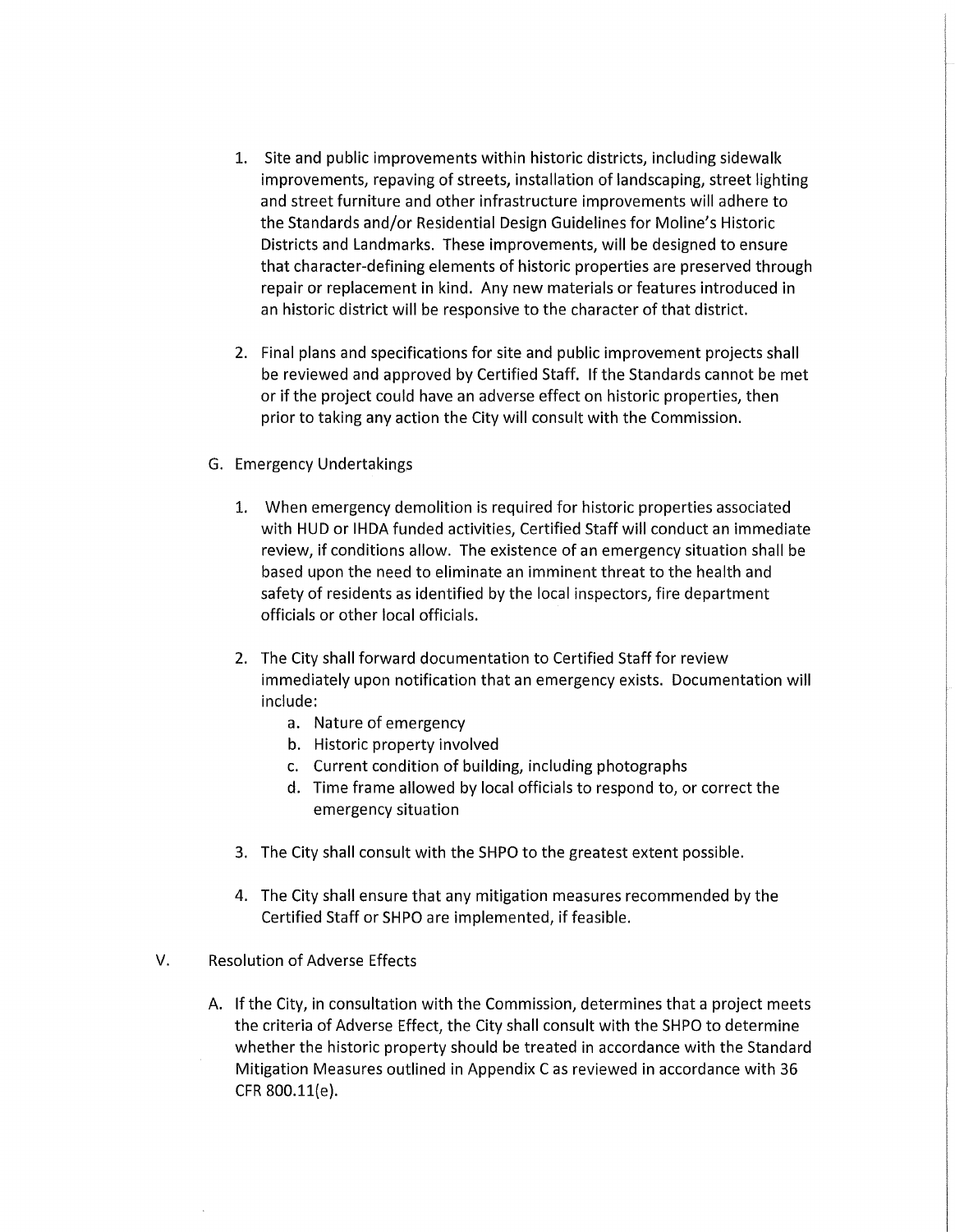- 1. The City shall submit to the SHPO background documentation that includes an analysis of alternatives, recent structural reports or assessments of conditions, cost estimates for rehabilitation, programmatic and economic considerations, and marketing studies.
- 2. If the SHPO determines that a proposed demolition is an acceptable loss or no prudent and feasible alternative exists to implementing the undertaking without adverse effects, the City, the SHPO, and the program recipient shall execute a Standard Mitigation Measures Agreement as outlined in Appendix C.
- 3. Upon receipt of the Standard Mitigation Measures Agreement from the City, program recipients shall sign the Agreement and return the original to the City within 30 days following receipt. In cases where the City may act as program recipient, the City will consult in the Standard Mitigation Measures Agreement with the SHPO. No further review of the undertaking is required by the Council.
- 4. If program recipients object to the terms of the standard Mitigation Measures Agreement the program recipients shall notify the City and SHPO and initiate the consultation process set forth in 36 CFR Part 800.S{e).
- B. Standard Mitigation Measures Agreement shall not be executed when one of the following circumstances exists.
	- 1. The SHPO determines that the Standard Mitigation Measures do not apply to an undertaking.
	- 2. Program recipients object to the Standard Mitigation Measures proposed by the City.
	- 3. The City fails to respond within 30 days.
	- 4. The undertaking will have an adverse effect a National Historic Landmark.
	- 5. The public objects during the open Moline Preservation Commission meeting or by certified letter.
	- 6. Historic human remains are present within the area of potential effect.
- VI. Treatment of Archaeological Sites
	- A. The City shall notify the SHPO when ground disturbing activities over an acre are part of a local undertaking.
		- 1. The City shall request the SHPO's opinion regarding the potential effect of such activities on archaeological properties prior to initiation of project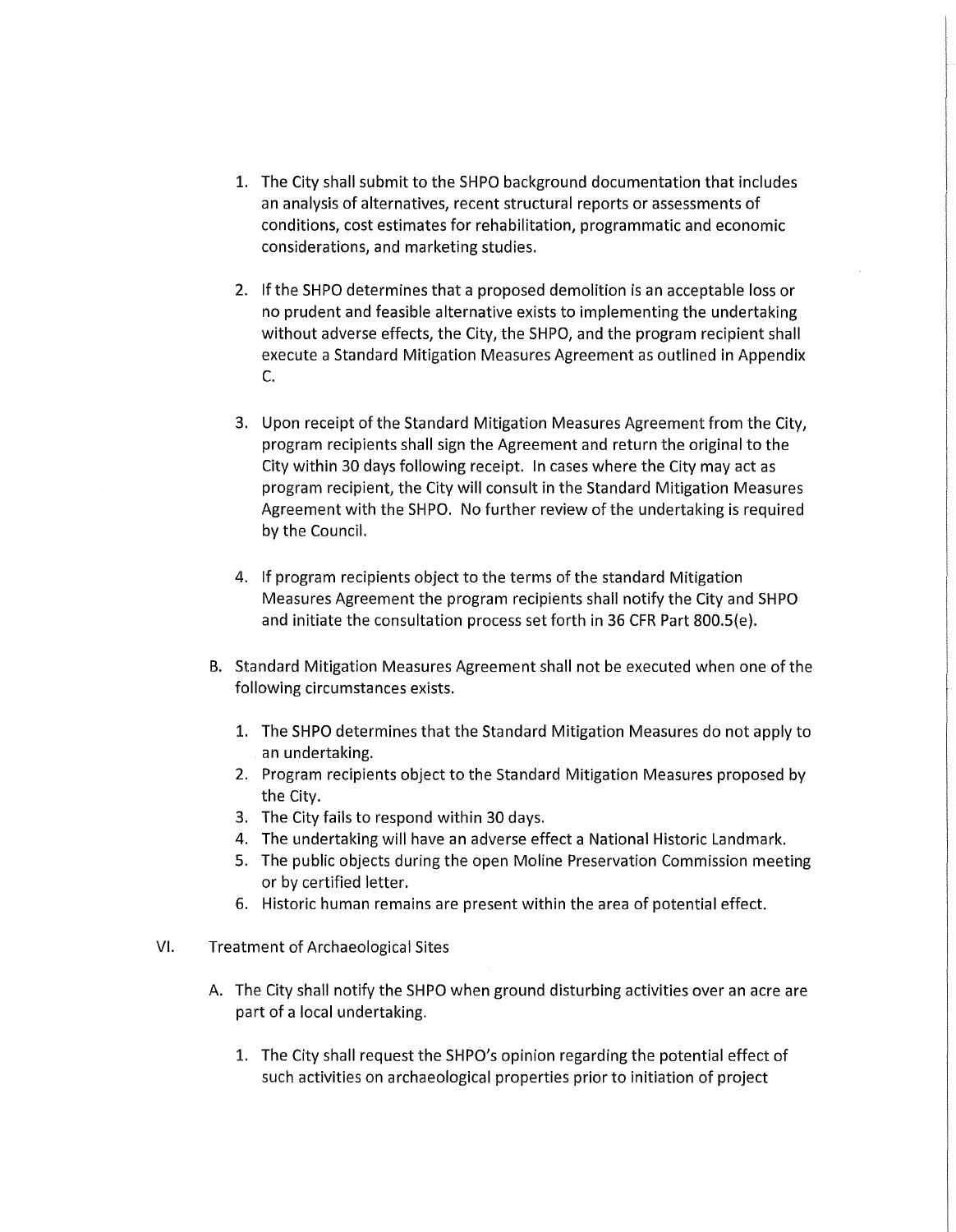activities. If the SHPO can determine that there is a high probability for the presence of significant archaeological sites or cultural remains within the project area, the City or program recipient shall contract qualified archaeologists to conduct an archaeological reconnaissance survey to determine if the site is eligible for listing on the National Register of Historic Places.

2. If the archaeological reconnaissance survey(s) conclude that the site(s) is/are eligible for listing on this National Register of Historic Places' the City or program recipients, in consultation with the SHPO, shall seek ways to preserve the site in place and pursue an alternative project location. If the site(s) cannot be avoided, the City or program recipient shall provide to the SHPO a Data Recovery Plan developed by a qualified archaeologist. The Data Recovery Plan will follow the Secretary of the Interior's Standards and Guidelines for Archaeological Documentation (48 CFR 44737-37) and take into account the Council's publication, "Treatment of Archaeological Properties," its subsequent revisions and appropriate State guidelines.

#### VII. Public Involvement

- A. Each year the City will notify the public of the City's current CDBG program and make available for public inspection, documentation on the City's CDBG program. Documentation will include general information on the types of activities undertaken with CDBG funds, information on identified historic properties in the community which might be affected by these activities, the amount of CDBG funds available in the current program year, and how interested persons can receive further information on the program.
- B. At any time during the implementation of the measures stipulated in the Programmatic Agreement, should the public raise an objection pertaining to the treatment of an historic property, the City shall notify the Commission and take the objection into account. Program recipients, the City, the Commission, the SHPO, or the Council, when requested by the objector, shall consult to resolve the objection. Program recipients are not required to cease work while objections are being reviewed, but the City reserves the right to halt work in light of valid arguments from the public.

### VIII. Administration, Monitoring, and Reporting

A. The SHPO shall provide comments within 30 days for review and comment as requested by the City or the Commission, with the exception of emergency undertakings. In the event that the SHPO fails to comment within the 30 day comment period, the City can assume that the SHPO concurs.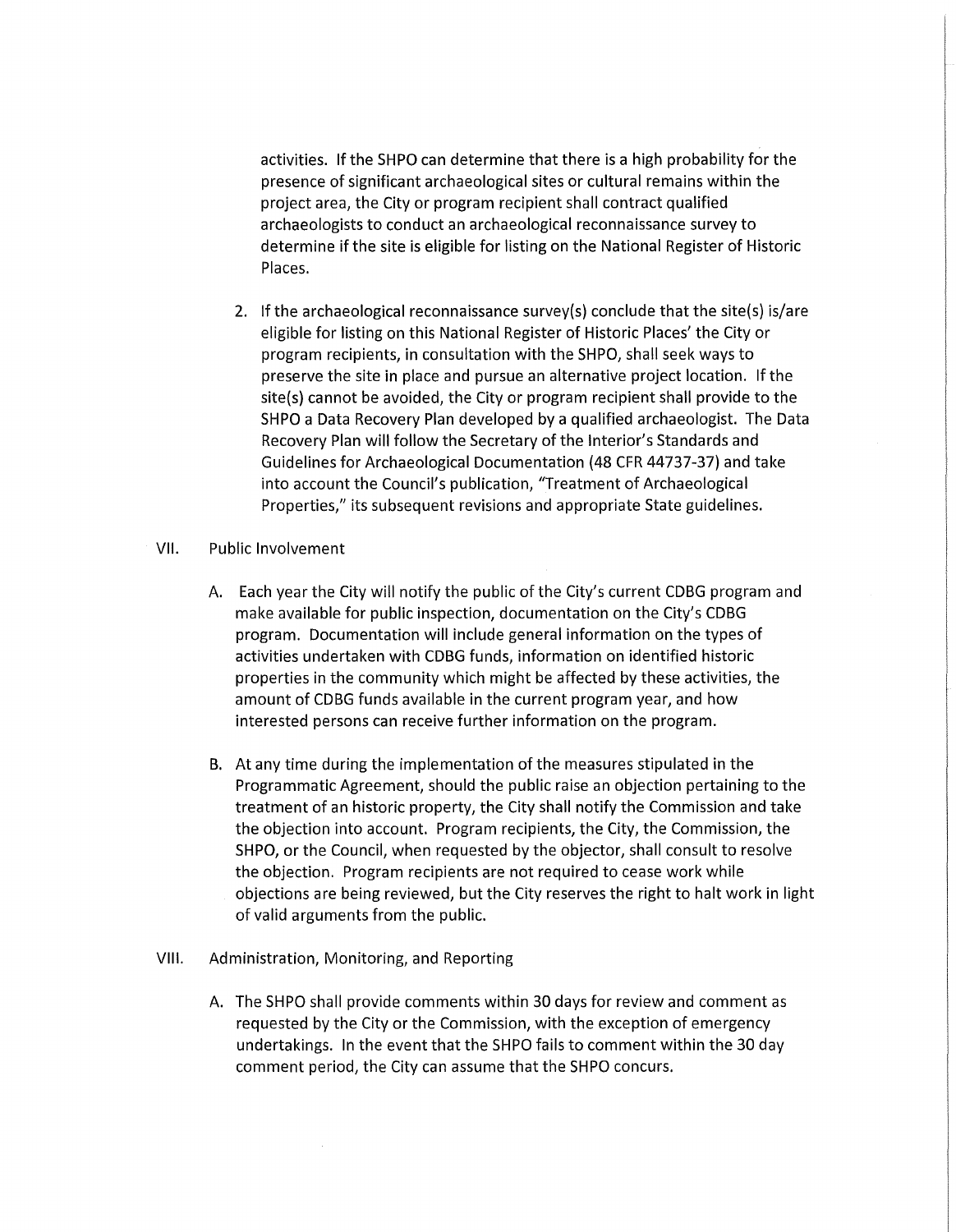- B. The SHPO shall conduct periodic training workshops for Certified Staff to review the requirements of this Programmatic Agreement. The SHPO shall also provide guidance related to implementation of the terms of this Programmatic Agreement.
- C. The City shall forward to the SHPO all project files that involve historic properties and are subject to this Programmatic Agreement. The project files shall include at a minimum:
	- 1. Documentation, rational and applicability of "exemptions from review."
	- 2. Comments from Certified Staff, the Commission, or the SHPO regarding properties' National Register eligibility.
	- 3. Proposed treatment of historic property.
	- 4. Photo-documentation of property before treatment and after treatment.
	- 5. All documentation generated during course of project, including plans and specifications, any addendums to the scope of work, correspondence, contracts, press releases, and public comments.
	- 6. Date project was completed.
- D. Documentation shall be available for review by the SHPO or Council following reasonable notice.
- E. The SHPO shall conduct periodic monitoring visits of the City's project sites to ensure compliance with actions, plans, documents and agreements approved by the City, the SHPO, or the Council pursuant to this Agreement.
- F. Nothing in this Programmatic Agreement shall be construed as meaning that the City cannot request advice or assistance of the SHPO at any time.
- G. As a component of the Certified Local Government Annual Report, the City shall summarize activities carried out under the terms of this Agreement. The report will be submitted no later than June 1 of each year. The report shall include:
	- 1. List of Property addresses submitted for review.
	- 2. Program in which the undertaking was funded.
	- 3. Evaluation of National Register eligibility, and if eligible the finding of effect.
- IX. Effective Date

This Agreement shall take effect on the date it is signed by all the parties, including the City, the SHPO, and the Council. The Agreement will remain in effect until 12/31/2021 unless terminated due to failure to comply with the terms of the agreement.

X. Amendments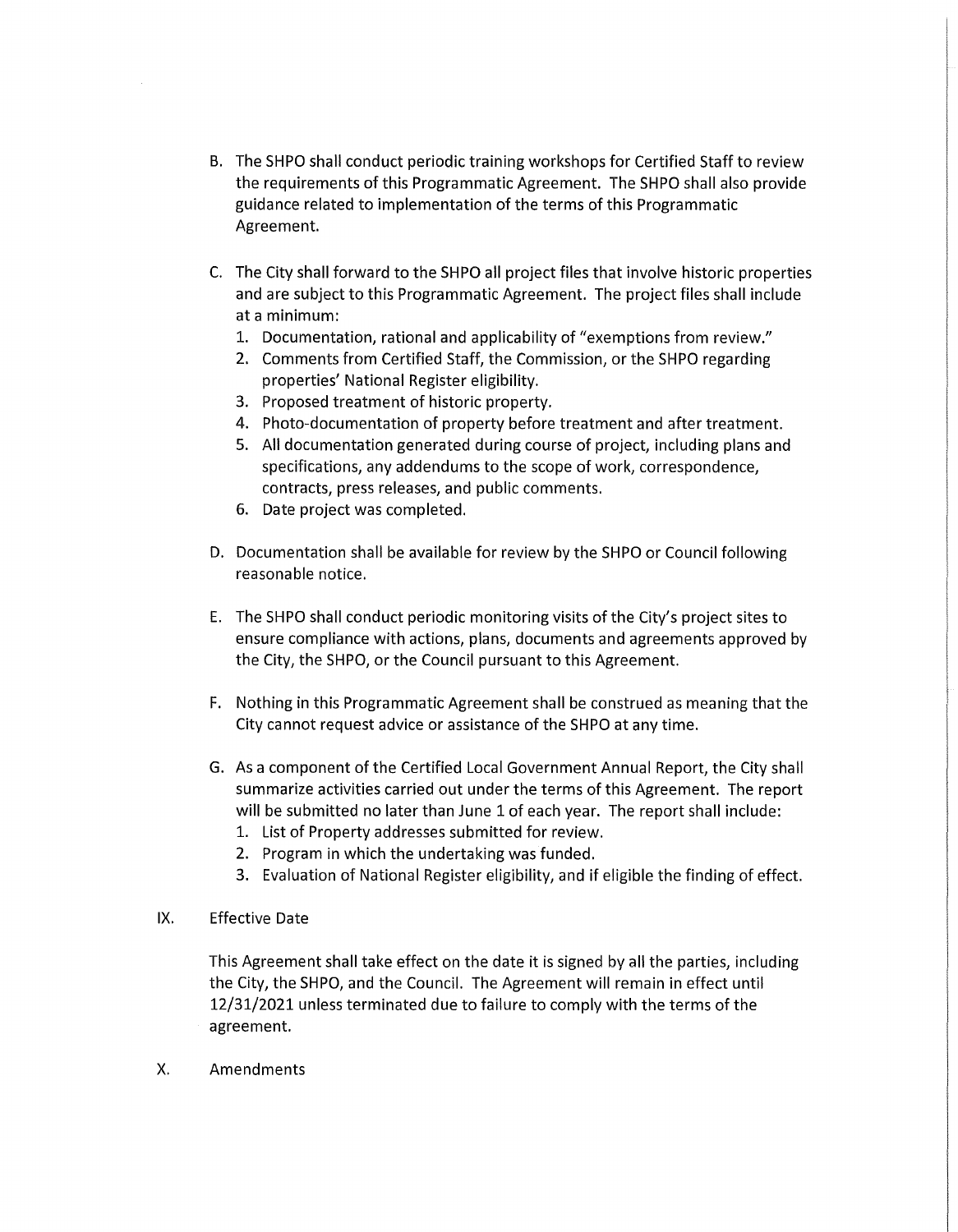- A. Any party to this Agreement may request amendments or modifications, whereupon the City, the SHPO, and the Council will consult in accordance with 36 CFR Part 800.13 to consider revisions.
- B. Any resulting amendments or modifications shall be developed and executed among the City, the SHPO, and the Council in the same manner as the original Agreement.
- XI. Termination

Any party to the Agreement may terminate the agreement by providing 30 calendar days notice to the other parties, provided that the parties will consult during the period prior to termination to seek agreements on amendments or other actions that would avoid termination.

XII. Compliance with Agreement

Execution and implementation of this Agreement and carrying out its provisions evidences that the City has satisfied its Section 106 responsibilities for all individual undertakings of the programs.

Signatures:

Reid Nelson, Director Advisory Council on Historic Preservation

eid Nelson, Director<br>dvisory Council on Historic Preservation<br>and Haaker Deputy SHPO

Anne Haaker, Deputy SHPO Illinois Historic Preservation Agency

Donald P. Welvaert, Mayor City of Moline

 $A$ H $est:$ 

city of Moline<br>Many Allavah da<br>Tracy A. Koranda, City Clerk

Date

Date

*toh,/,1 I* , ' Date

/0, I/. I *I*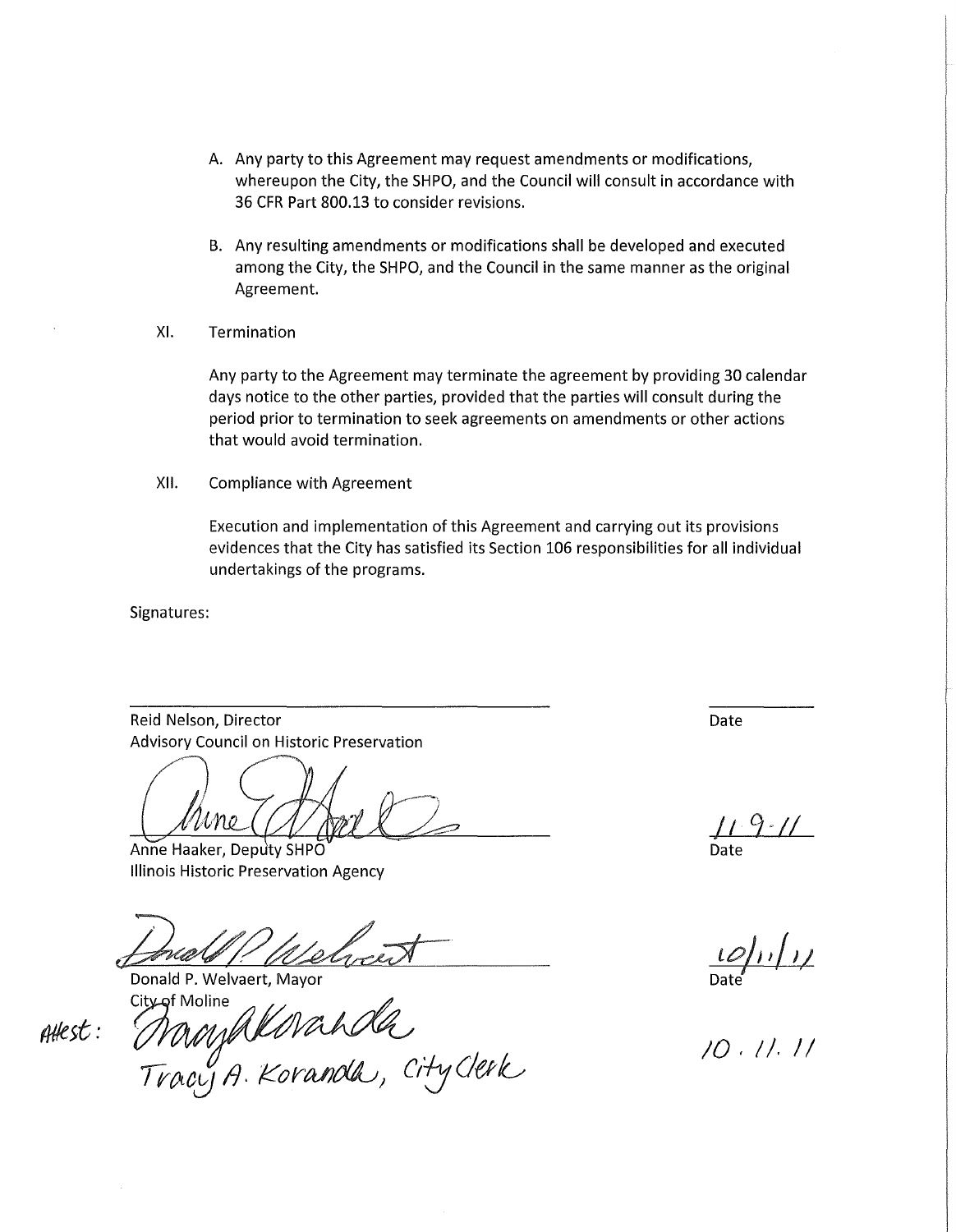## APPENDIX A Programs & Activities Administered by the City of Moline

## United States Department of Housing and Urban Development

- 1) Community Development Block Grant
- 2) Neighborhood Stabilization Program 1, 2 & 3
- 3) Lead-Based Paint Hazard Control Grant Program
- 4) Section 108 Funds

 $\sim$ 

## Illinois Housing Development Authority

- 1) HOME Single Family Owner-Occupied Rehab Program
- 2) HOME Homebuyer Program
- 3) Small Rentals Property Program

## Economic Development & Local Historic Preservation

- 1) Downtown Revitalization
- 2) Neighborhood Revitalization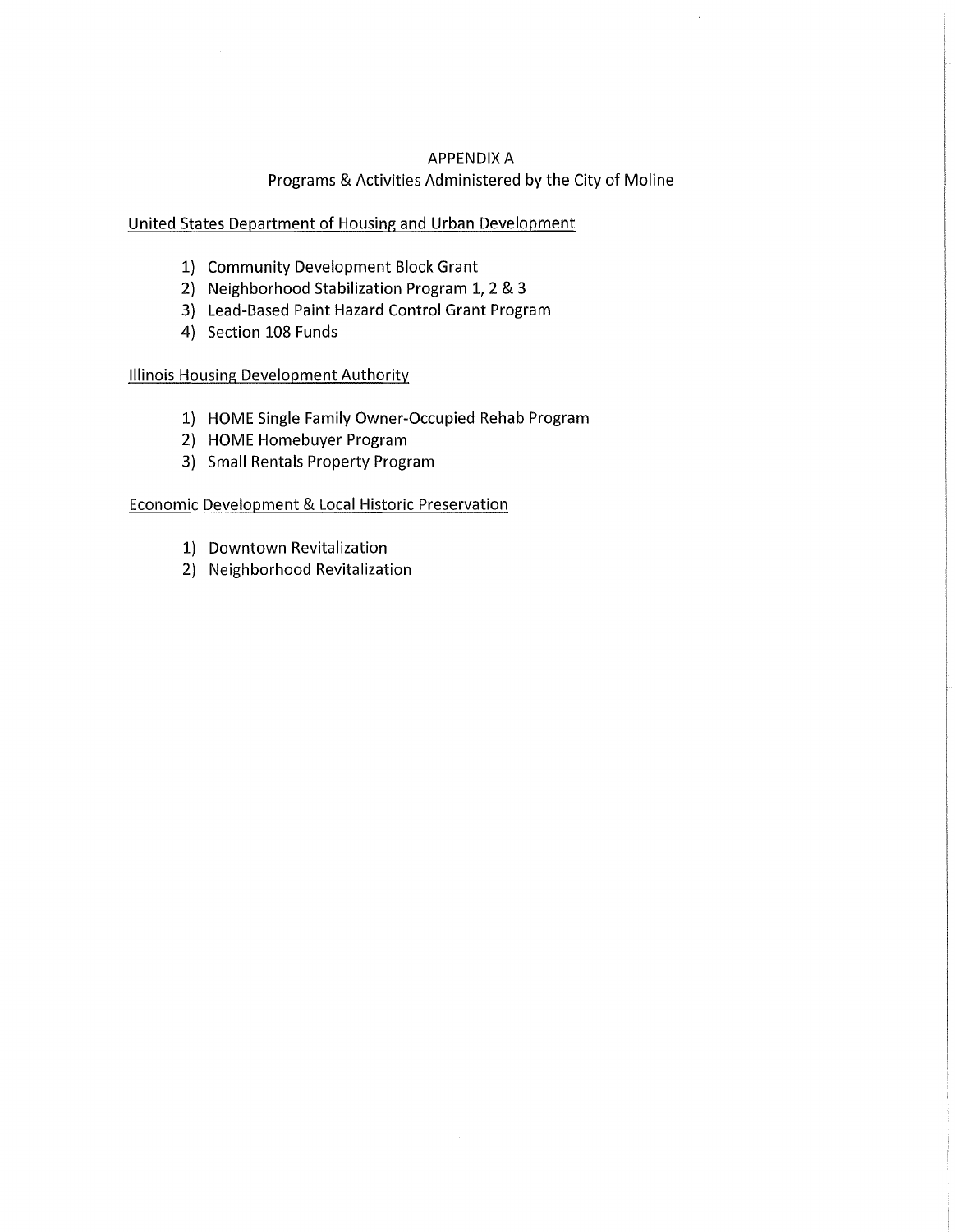## APPENDIX B

## List of Current HUD and IHDA Funded Programs Administered by the City of Moline

- 1. The Moline Community Housing Services Program
	- a. Home Buyer Assistance Program
	- b. Home Buyer Assistance and Rehabilitation Program
	- c. Small Rental Housing Program
	- d. Homeowner Rehabilitation Assistance
- 2. Floreciente COP
- 3. Neighborhood Grant Program
- 4. Springbrook COP
- 5. Lead-Based Paint Hazard Control Program
- 6. Small Sub-Recipient Grant Program